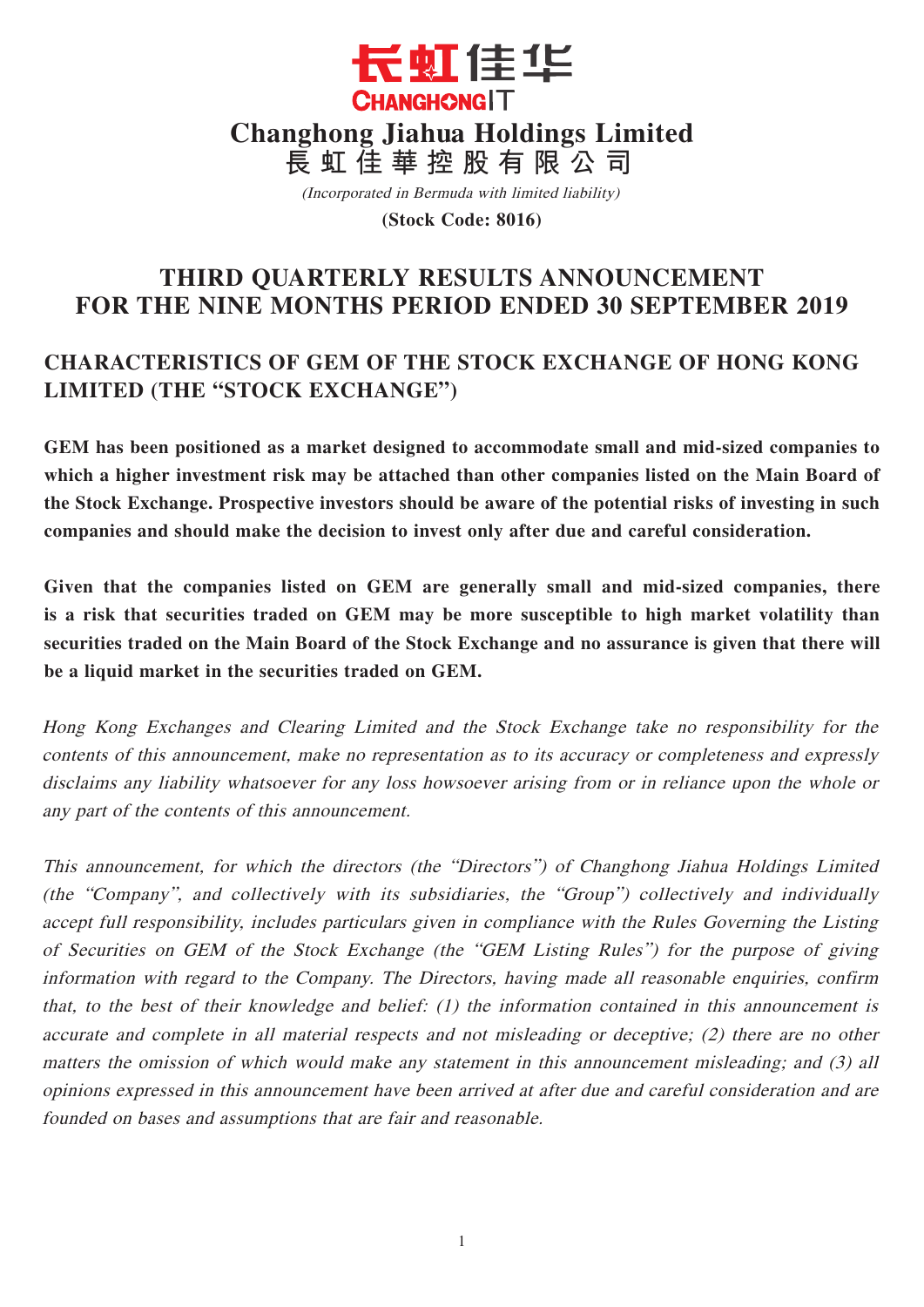## **HIGHLIGHTS**

The Group's unaudited consolidated revenue for the nine months ended 30 September 2019 increased by approximately 23.03% to HK\$19,678.16 million comparing with that for the same period in 2018. The Group achieved net profit of approximately HK\$231.26 million for the nine months ended 30 September 2019, representing an increase of approximately 8.32% comparing with that for the same period in 2018.

## **RESULTS**

The board of directors (the "Board") of the Company is pleased to announce the unaudited results of the Group for the three months and nine months ended 30 September 2019, together with the comparative figures for the corresponding periods of 2018, as follows:–

### **Condensed Consolidated Statement of Comprehensive Income**

For the three months and nine months ended 30 September 2019

|                                                                                                       |                             | For the three months<br>ended 30 September |             | For the nine months<br>ended 30 September |              |
|-------------------------------------------------------------------------------------------------------|-----------------------------|--------------------------------------------|-------------|-------------------------------------------|--------------|
|                                                                                                       |                             | 2019                                       | 2018        | 2019                                      | 2018         |
|                                                                                                       | <b>Notes</b>                | <b>HK\$'000</b>                            | HK\$'000    | <b>HK\$'000</b>                           | HK\$'000     |
|                                                                                                       |                             | (Unaudited)                                | (Unaudited) | (Unaudited)                               | (Unaudited)  |
| Revenue                                                                                               | $\mathcal{L}_{\mathcal{L}}$ | 6,656,711                                  | 5,728,158   | 19,678,155                                | 15,994,807   |
| Cost of sales                                                                                         |                             | (6,404,744)                                | (5,517,758) | (18,982,685)                              | (15,381,301) |
| Gross profit                                                                                          |                             | 251,967                                    | 210,400     | 695,470                                   | 613,506      |
| Other income                                                                                          |                             | 6,753                                      | 17,101      | 35,620                                    | 27,290       |
| Research and development expenses                                                                     |                             | (1,181)                                    | (12, 497)   | (5,319)                                   | (23, 713)    |
| Administrative expenses                                                                               |                             | (50, 757)                                  | (25, 834)   | (116, 103)                                | (81,095)     |
| Impairment loss on trade receivables, net                                                             |                             | 185                                        | 155         | (5,269)                                   | (4, 423)     |
| Exchange (loss) gain, net                                                                             |                             | (9,139)                                    | (8,401)     | (9,037)                                   | (8, 498)     |
| Distribution and selling expenses                                                                     |                             | (84,006)                                   | (67, 129)   | (219, 598)                                | (194, 437)   |
| Finance cost                                                                                          |                             | (16,506)                                   | (13,399)    | (64, 330)                                 | (35,898)     |
| Profit from operation                                                                                 |                             | 97,316                                     | 100,396     | 311,434                                   | 292,732      |
| Income tax expense                                                                                    | $\overline{4}$              | (29, 113)                                  | (23,053)    | (80, 176)                                 | (79, 241)    |
| Profit for the period                                                                                 |                             | 68,203                                     | 77,343      | 231,258                                   | 213,491      |
| Profit for the period attributed to owners of<br>the Company                                          |                             | 68,203                                     | 77,343      | 231,258                                   | 213,491      |
|                                                                                                       |                             |                                            |             |                                           |              |
| Other comprehensive (expense) income<br>Item that will not be reclassified to profit or loss          |                             |                                            |             |                                           |              |
| Exchange differences arising from translation of<br>consolidated financial statements to presentation |                             | (53, 562)                                  | (82, 413)   | (60, 985)                                 | (101, 684)   |
| Total comprehensive income for the period                                                             |                             |                                            |             |                                           |              |
| attributable to owners of the Company                                                                 |                             | 14,641                                     | (5,070)     | 170,273                                   | 111,807      |
| Earnings per share                                                                                    |                             |                                            |             |                                           |              |
| Basic and diluted (HK cents)                                                                          | $\mathfrak{H}$              | 2.66                                       | 3.01        | 9.00                                      | 8.31         |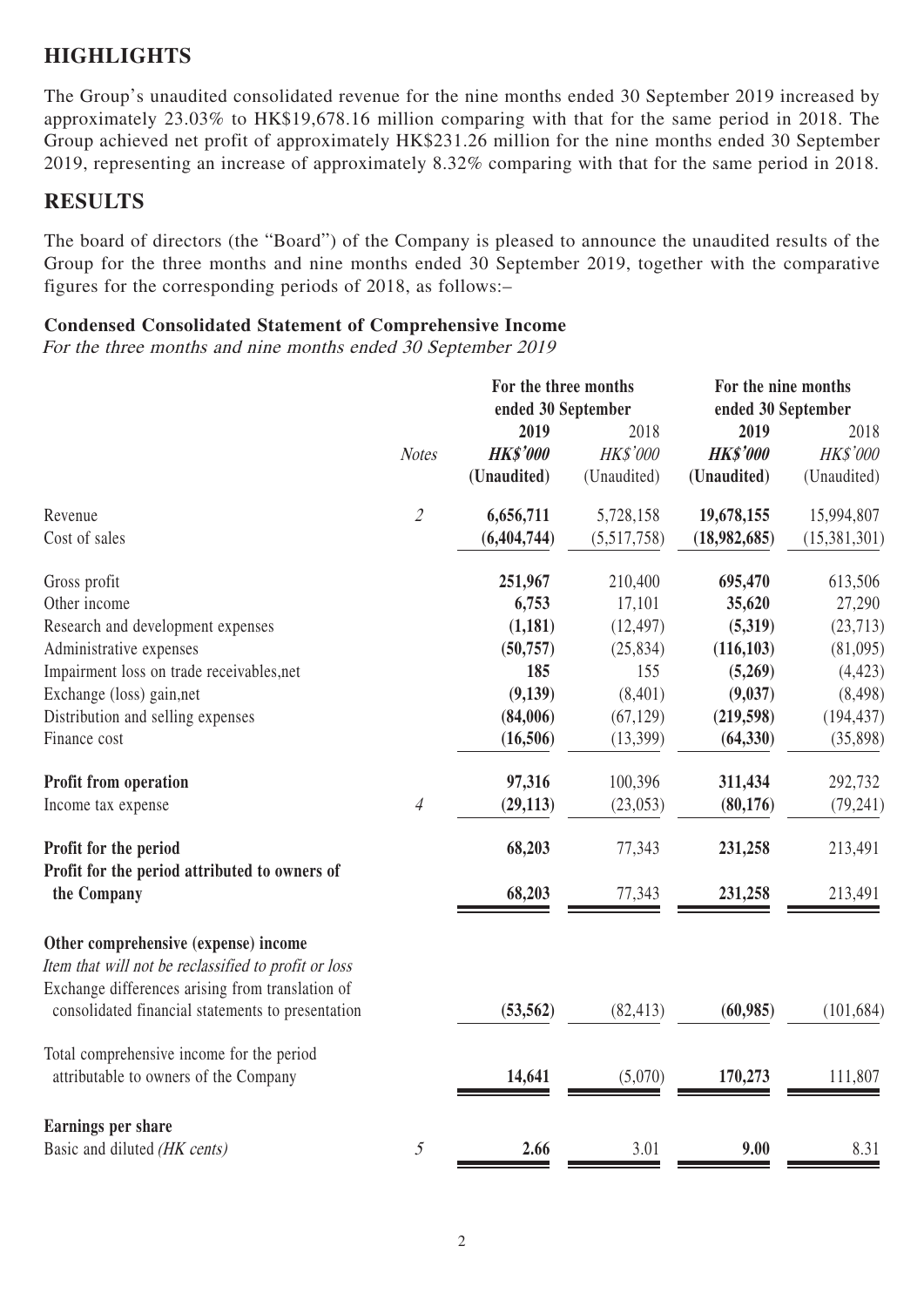# **NOTES TO THE CONDENSED CONSOLIDATED STATEMENT OF COMPREHENSIVE INCOME:**

For the nine months ended 30 September 2019

### **1. BASIS OF PREPARATION**

The unaudited condensed consolidated financial statements have been prepared in accordance with Hong Kong Accounting Standards 34 ("HKAS 34") Interim Financial Reporting issued by the Hong Kong Institute of Certified Public Accountants (the "HKICPA"). In addition, these financial statements include applicable disclosures required by the Chapter 18 of GEM Listing Rules and by the Hong Kong Companies Ordinance.

The unaudited condensed consolidated results for the nine months ended 30 September 2019 have not been reviewed or audited by the external auditors of the Company but have been reviewed by the audit committee of the Company.

The accounting policies adopted are consistent with those followed in the preparation of the Group's annual consolidated financial statements for the year ended 31 December 2018 (the "2018 Consolidated Financial Statements"), except for the amendments and interpretations of HKFRSs (the "New HKFRSs") issued by HKICPA which have become effective in this period as detailed in the notes of the 2018 Consolidated Financial Statements.

### **1.1 Impacts and changes in accounting policies of application on HKFRS 16 Leases**

The Group has applied HKFRS 16 for the first time in the current interim period. HKFRS 16 superseded HKAS 17 Leases ("HKAS 17"), and the related interpretations.

### **1.1.1 Key changes in accounting policies resulting from application of HKFRS 16**

The Group applied the following accounting policies in accordance with the transition provisions of HKFRS 16.

### **Definition of a lease**

A contract is, or contains, a lease if the contract conveys the right to control the use of an identified asset for a period of time in exchange for consideration.

For contracts entered into or modified on or after the date of initial application, the Group assesses whether a contract is or contains a lease based on the definition under HKFRS 16 at inception or modification date. Such contract will not be reassessed unless the terms and conditions of the contract are subsequently changed.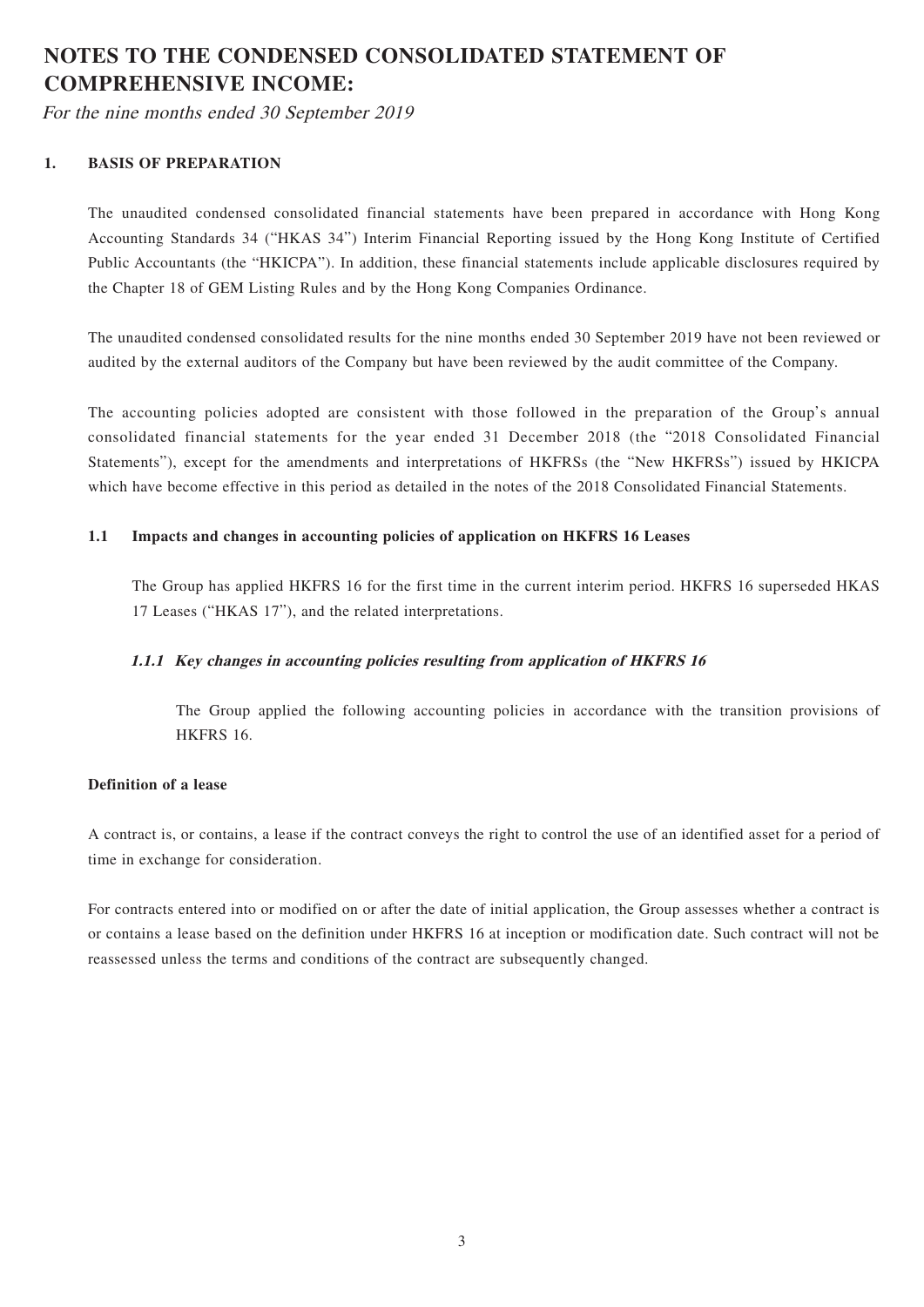#### **As a lessee**

#### **Short-term leases and leases of low-value assets**

The Group applies the short-term lease recognition exemption to leases that have a lease term of 12 months or less from the commencement date and do not contain a purchase option. It also applies the recognition exemption for lease of low-value assets. Lease payments on short-term leases and leases of low-value assets are recognised as expense on a straight-line basis over the lease term.

#### Right-of-use assets

Except for short-term leases and leases of low value assets, the Group recognises right-of-use assets at the commencement date of the lease (i.e. the date the underlying asset is available for use). Right-of-use assets are measured at cost, less any accumulated depreciation and impairment losses, and adjusted for any remeasurement of lease liabilities.

The cost of right-of-use asset includes:

- the amount of the initial measurement of the lease liability;
- any lease payments made at or before the commencement date, less any lease incentives received;
- any initial direct costs incurred by the Group; and
- an estimate of costs to be incurred by the Group in dismantling and removing the underlying assets, restoring the site on which it is located or restoring the underlying asset to the condition required by the terms and conditions of the lease.

Right-of-use assets in which the Group is reasonably certain to obtain ownership of the underlying leased assets at the end of the lease term is depreciated from commencement date to the end of the useful life. Otherwise, right-of-use assets are depreciated on a straight-line basis over the shorter of its estimated useful life and the lease term.

The Group presents right-of-use assets as a separate line item on the consolidated statement of financial position.

#### Lease liabilities

At the commencement date of a lease, the Group recognizes and measures the lease liability at the present value of lease payments that are unpaid at that date. In calculating the present value of lease payments, the Group uses the incremental borrowing rate at the lease commencement date if the interest rate implicit in the lease is not readily determinable.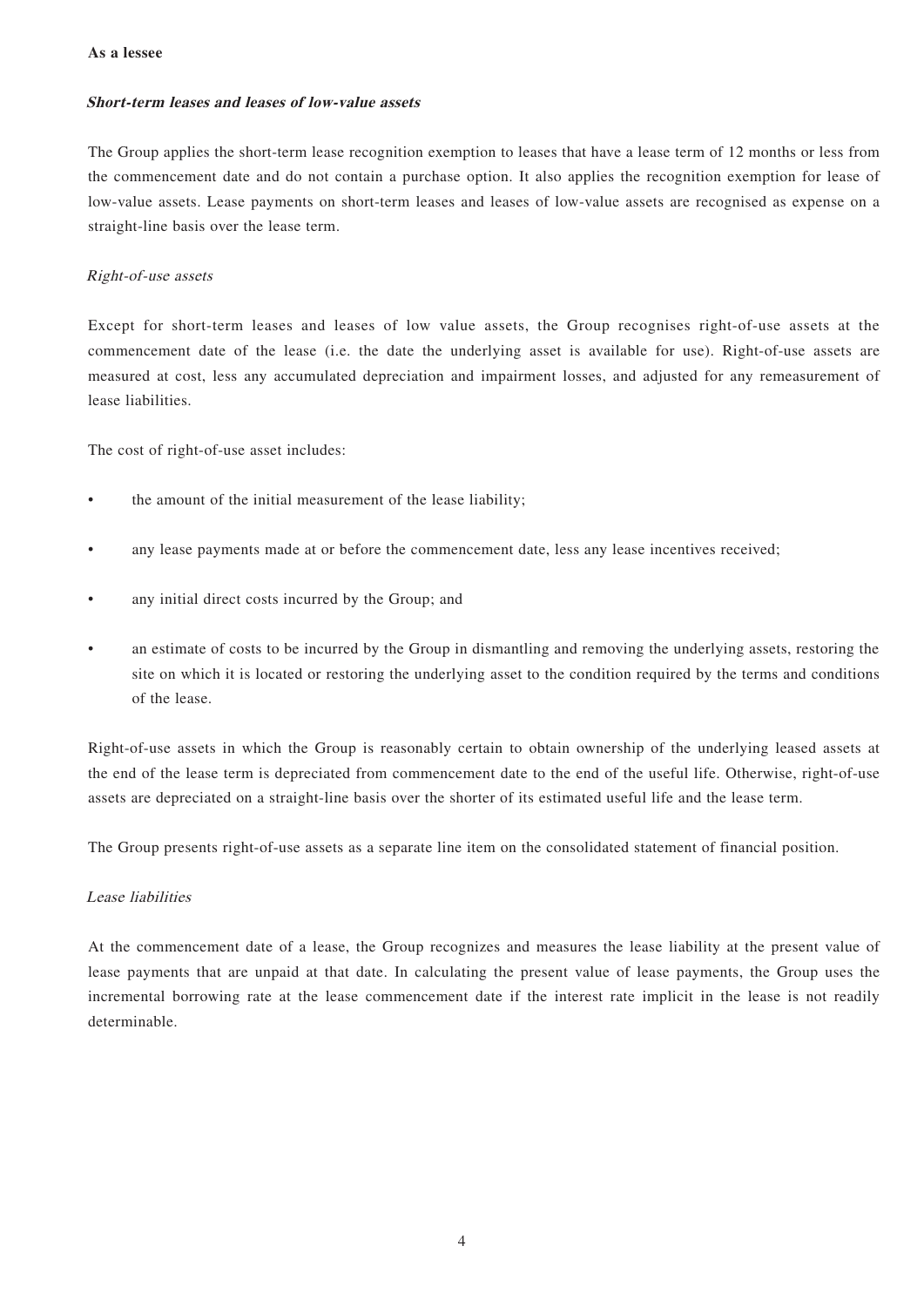The lease payments include:

- fixed payments (including in-substance fixed payments) less any lease incentives receivable;
- variable lease payments that depend on an index or a rate;
- amounts expected to be paid under residual value guarantees;
- the exercise price of a purchase option reasonably certain to be exercised by the Group; and
- payments of penalties for terminating a lease, if the lease term reflects the Group exercising the option to terminate.

After the commencement date, lease liabilities are adjusted by interest accretion and lease payments.

The Group remeasures lease liabilities (and makes a corresponding adjustment to the related right-of-use assets) whenever:

- the lease term has changed or there is a change in the assessment of exercise of a purchase option, in which case the related lease liability is remeasured by discounting the revised lease payments using a revised discount rate at the date of reassessment; and
- the lease payments change due to changes in market rental rates following a market rent review/expected payment under a guaranteed residual value, in which cases the related lease liability is remeasured by discounting the revised lease payments using the initial discount rate.

### Lease modifications

The Group accounts for a lease modification as a separate lease if:

- the modification increases the scope of the lease by adding the right to use one or more underlying assets; and
- the consideration for the leases increases by an amount commensurate with the stand-alone price for the increase in scope and any appropriate adjustments to that stand-alone price to reflect the circumstances of the particular contract.

For a lease modification that is not accounted for as a separate lease, the Group remeasures the lease liability based on the lease term of the modified lease by discounting the revised lease payments using a revised discount rate at the effective date of the modification.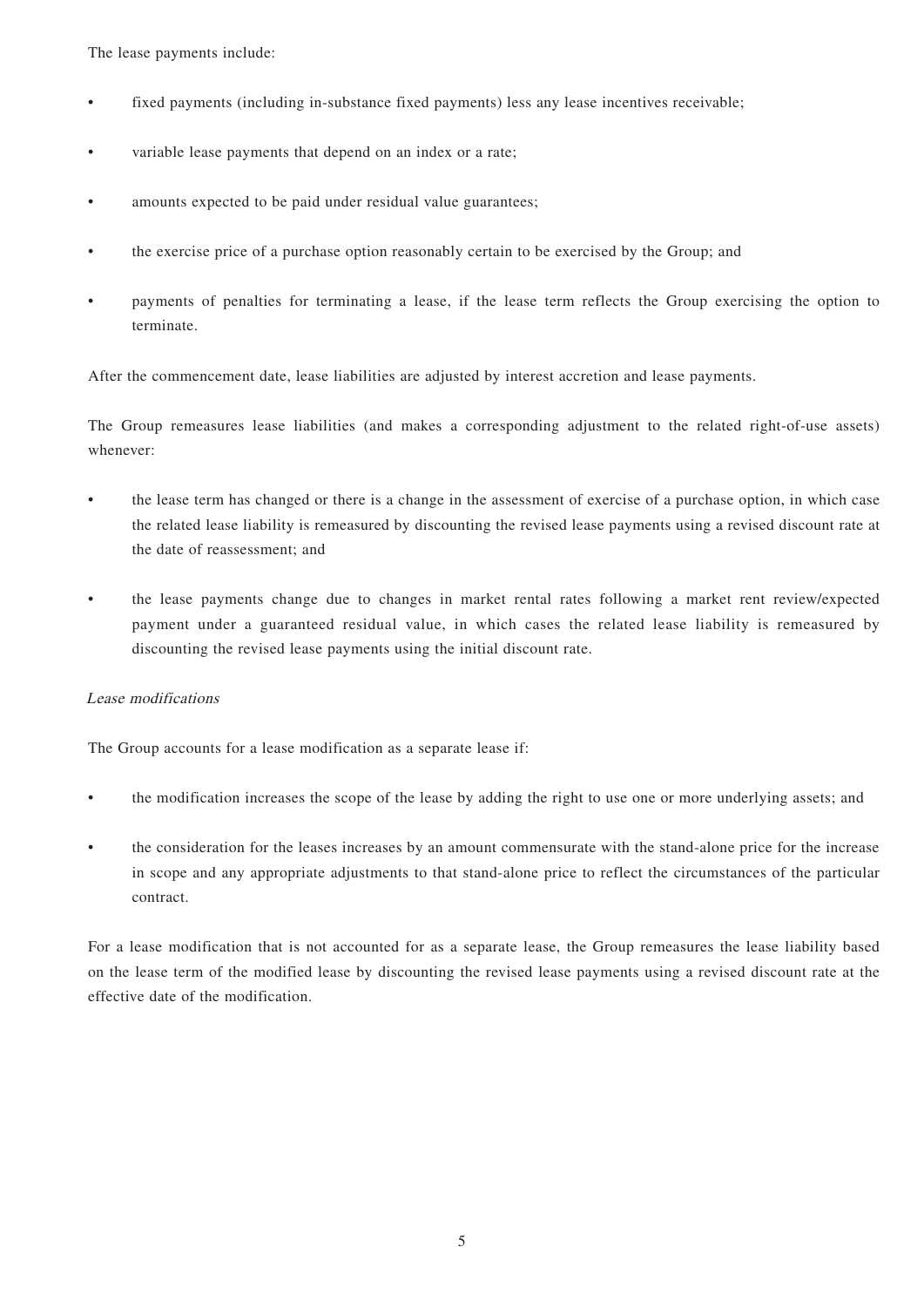### **1.1.2 Transition and summary of effects arising from initial application of HKFRS 16**

### **Definition of a lease**

The Group has elected the practical expedient to apply HKFRS 16 to contracts that were previously identified as leases applying HKAS 17 and HK("IFRIC")-Int 4 Determining whether an Arrangement contains a Lease and not apply this standards to contracts that were not previously identified as containing a lease. Therefore, the Group has not reassessed contracts which already existed prior to the date of initial application.

For contracts entered into or modified on or after 1 January 2019, the Group applies the definition of a lease in accordance with the requirements set out in HKFRS 16 in assessing whether a contract contains a lease.

#### **As a lessee**

The Group has applied HKFRS 16 retrospectively with the cumulative effect recognised at the date of initial application, 1 January 2019. Any difference at the date of initial application is recognised in the opening retained profits and comparative information has not been restated.

When applying the modified retrospective approach under HKFRS 16 at transition, the Group applied the following practical expedients to leases previously classified as operating leases under HKAS 17, on lease-by-lease basis, to the extent relevant to the respective lease contracts:

- i. elected not to recognise right-of-use assets and lease liabilities for leases with lease term ends within 12 months of the date of initial application;
- ii. excluded initial direct costs from measuring the right-of-use assets at the date of initial application;
- iii. applied a single discount rate to a portfolio of leases with a similar remaining terms for similar class of underlying assets in similar economic environment; and
- iv. used hindsight based on facts and circumstances as at date of initial application in determining the lease term for the Group's leases with extension and termination options.

On transition, the Group has made the following adjustments upon application of HKFRS 16:

The Group recognised lease liabilities of HK\$9,778,164 and right-of-use assets of HK\$9,778,164 at 1 January 2019.

When recognising the lease liabilities for leases previously classified as operating leases, the Group has applied incremental borrowing rates of the relevant group entities at the date of initial application. The weighted average lessee's incremental borrowing rate applied is 4.75%.

The Group has not early adopted any other standard, amendment or interpretation that has been issued but is not yet effective.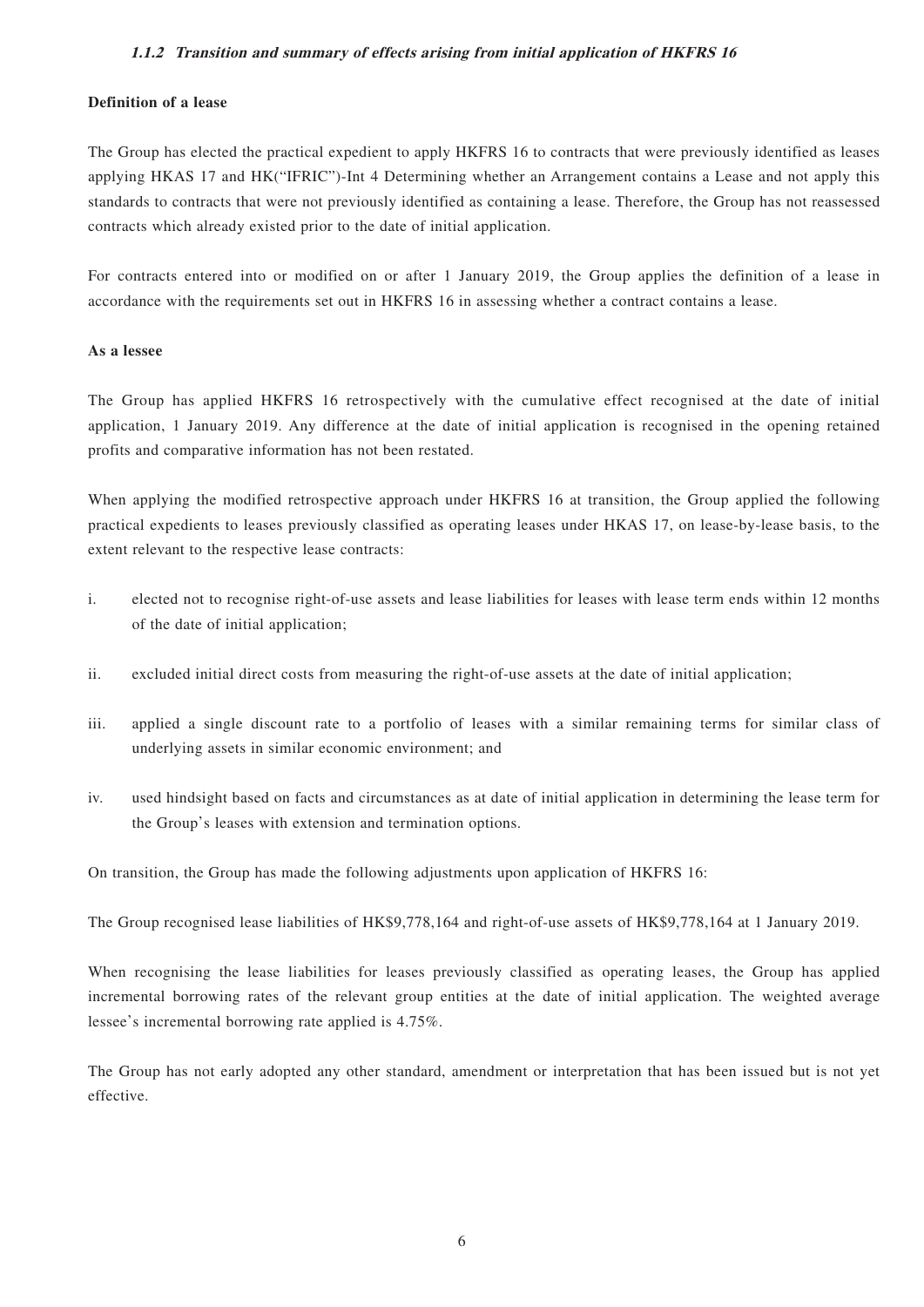### **2. REVENUE**

The principal activities of the Group are the provision of professional integrated information technology ("IT") solutions and services, and distribution of IT corporate products, digital products, own brand products and related parts and components.

Revenue represents net amount received and receivable for the sales of different types of IT products, self developed products, provision of professional integrated IT solutions and services net of corresponding sales related taxes and rebate. The amounts of each significant category of revenue recognised in revenue for the nine months ended 30 September 2019 and 2018 are as follows:

|                             | For the nine months<br>ended 30 September |            |  |
|-----------------------------|-------------------------------------------|------------|--|
|                             |                                           |            |  |
|                             | 2019                                      |            |  |
|                             | <b>HK\$'000</b>                           | HK\$'000   |  |
|                             | (Unaudited)                               |            |  |
| Revenue                     |                                           |            |  |
| <b>IT Consumer Products</b> | 8,918,097                                 | 8,382,021  |  |
| IT Corporate Products       | 5,797,000                                 | 5,031,910  |  |
| Others                      | 4,963,058                                 | 2,580,876  |  |
|                             | 19,678,155                                | 15,994,807 |  |

### **3. SEGMENT INFORMATION**

Information reported to the executive Directors or management of the Company, being the chief operating decision maker (the "CODM"), for the purposes of resource allocation and assessment of segment performance focuses on types of goods or services delivered or provided.

The Group's reportable and operating segments under HKFRS 8 are as follows:

- (a) IT Consumer Products distribution of IT consumer products which include mainly personal computers ("PC"), digital products and IT accessories.
- (b) IT Corporate Products distribution of IT corporate products which include mainly storage products, minicomputers, networking products, PC servers, intelligent building management system ("IBMS") products and unified communication and contact centre ("UC & CC") products.
- (c) Others distribution of smartphones and development of its own brand products. The own brand products include but not limited to intelligent terminal products and services, mobile location-based service ("LBS") products and provision of professional integrated IT solutions and services.

Segment profit represents the profit earned by each segment without allocation of other income, finance costs as well as unallocated head office and corporate expenses. The measure reported to the CODM for the purposes of resource allocation and performance assessment.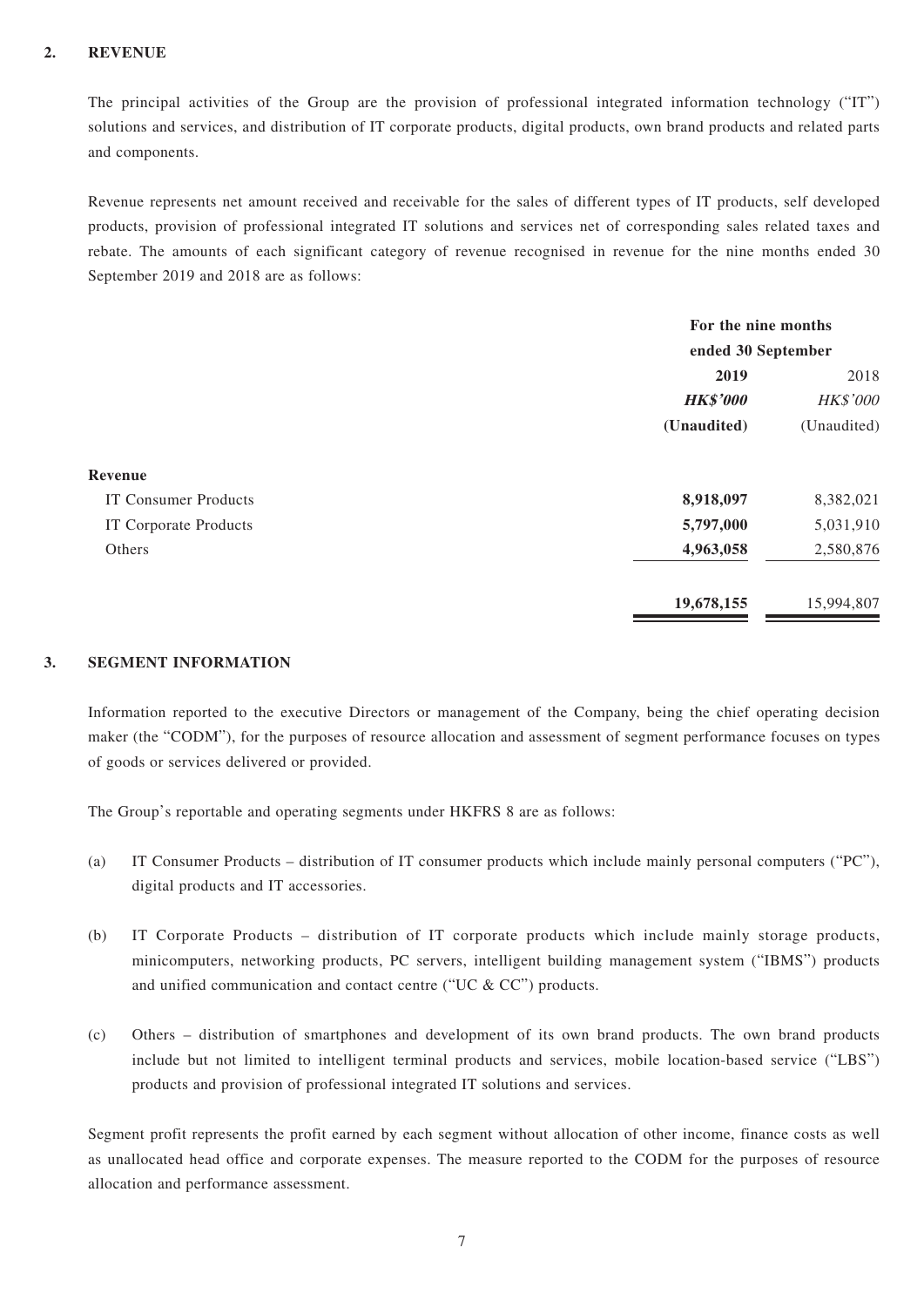The following is an analysis of the Group's revenue and results by reportable and operating segment for the nine months ended 30 September 2019 and 2018:

|                                   | For the nine months ended 30 September 2019 |                     |                 |                 |
|-----------------------------------|---------------------------------------------|---------------------|-----------------|-----------------|
|                                   | <b>IT Consumer</b>                          | <b>IT Corporate</b> |                 |                 |
|                                   | <b>Products</b>                             | <b>Products</b>     | <b>Others</b>   | <b>Total</b>    |
|                                   | <b>HK\$'000</b>                             | <b>HK\$'000</b>     | <b>HK\$'000</b> | <b>HK\$'000</b> |
|                                   | (Unaudited)                                 | (Unaudited)         | (Unaudited)     | (Unaudited)     |
| Revenue                           |                                             |                     |                 |                 |
| External sales                    | 8,918,097                                   | 5,797,000           | 4,963,058       | 19,678,155      |
| <b>Segment profit</b>             | 198,583                                     | 244,944             | 27,076          | 470,603         |
| Other income                      |                                             |                     |                 | 35,620          |
| Finance costs                     |                                             |                     |                 | (64, 330)       |
| Research and development expenses |                                             |                     |                 | (5,319)         |
| Administrative expenses           |                                             |                     |                 | (116, 103)      |
| Exchange gain, net                |                                             |                     |                 | (9,037)         |

**Profit before tax 311,434**

For the nine months ended 30 September 2018

|                                   | IT Consumer     | IT Corporate    |             |                 |
|-----------------------------------|-----------------|-----------------|-------------|-----------------|
|                                   | Products        | Products        | Others      | Total           |
|                                   | <b>HK\$'000</b> | <b>HK\$'000</b> | HK\$'000    | <b>HK\$'000</b> |
|                                   | (Unaudited)     | (Unaudited)     | (Unaudited) | (Unaudited)     |
| Revenue                           |                 |                 |             |                 |
| External sales                    | 8,382,021       | 5,031,910       | 2,580,876   | 15,994,807      |
| <b>Segment profit</b>             | 179,728         | 224,856         | 10,062      | 414,646         |
| Other income                      |                 |                 |             | 27,290          |
| Finance costs                     |                 |                 |             | (35,898)        |
| Research and development expenses |                 |                 |             | (23, 713)       |
| Administrative expenses           |                 |                 |             | (81,095)        |
| Exchange gain, net                |                 |                 |             | (8, 498)        |
| Profit before tax                 |                 |                 |             | 292,732         |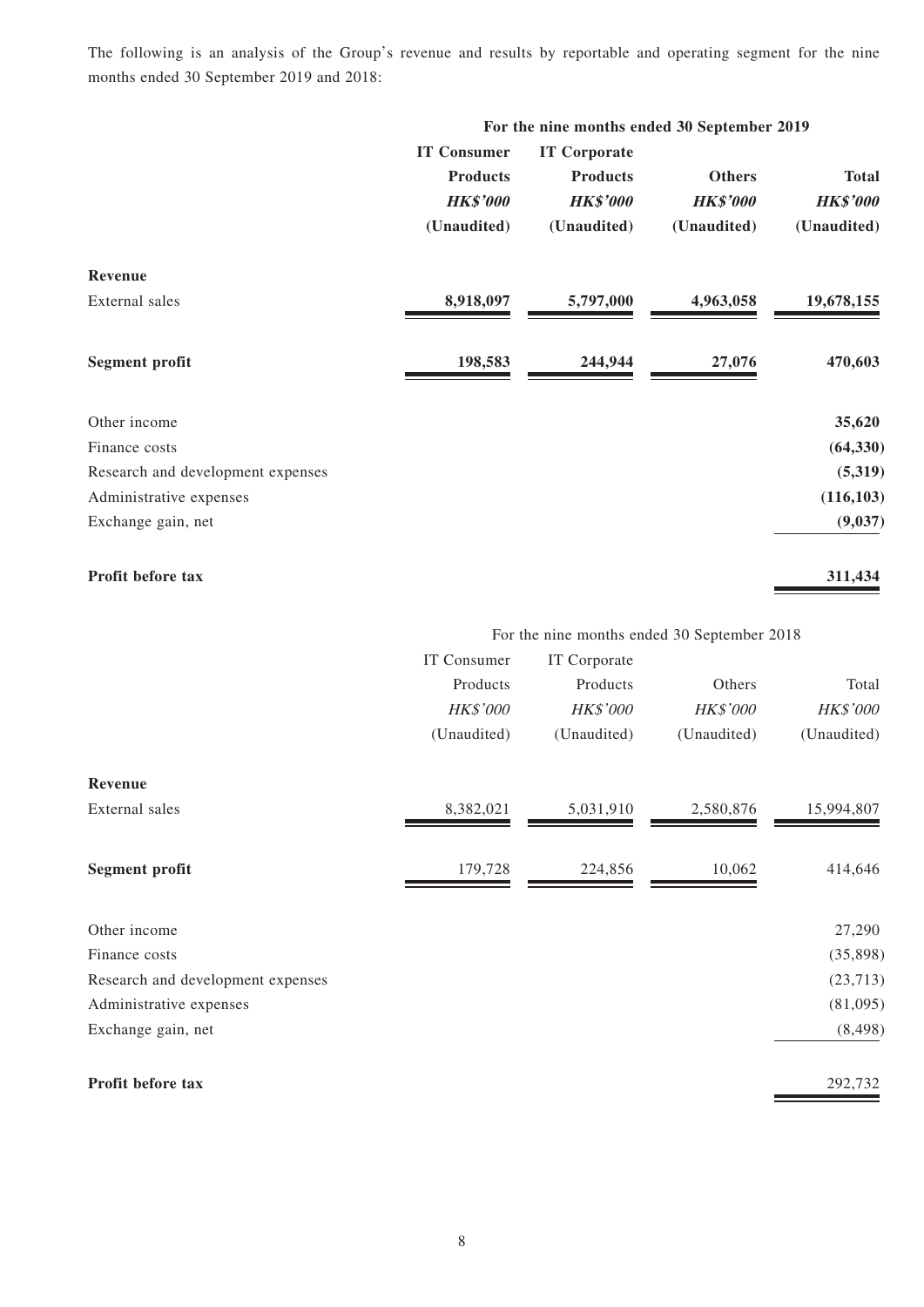#### **Geographical information**

The following provides an analysis of the Group's sales by geographical market for the nine months ended 30 September 2019 and 2018, based on the origin of the goods:

|                |                 | For the nine months<br>ended 30 September |  |  |
|----------------|-----------------|-------------------------------------------|--|--|
|                |                 |                                           |  |  |
|                | 2019            | 2018                                      |  |  |
|                | <b>HK\$'000</b> | <b>HK\$'000</b>                           |  |  |
|                | (Unaudited)     | (Unaudited)                               |  |  |
| Mainland China | 19,581,367      | 15,884,396                                |  |  |
| Other regions  | 96,788          | 110,411                                   |  |  |
|                | 19,678,155      | 15,994,807                                |  |  |

### **4. INCOME TAX EXPENSE**

Pursuant to the rules and regulations of the Bermuda, the Company is not subject to any income tax in the Bermuda.

On 21 March 2018, the Hong Kong Legislative Council passed The Inland Revenue (Amendment) (No.7) Bill 2017 (the "Bill") which introduces the two-tiered profits tax rates regime. The Bill was signed into law on 28 March 2018 and was gazetted on the following day. Under the two-tiered profits tax rates regime, the first HK\$2,000,000 of profits of the qualifying group entity will be taxed at 8.25%, and profits above HK\$2,000,000 will be taxed at 16.5%. The profits of group entities not qualifying for the two-tiered profits tax rates regime will continue to be taxed at a flat rate of 16.5%.

Under the Law of the PRC on EIT (the "EIT Law") and Implementation Regulation of the EIT Law, the tax rates of Changhong IT Information Products Co., Ltd. ("CHIT"), Changhong IT Digital Technology Co., Ltd. ("Changhong IT Digital"), Sichuan Changhong IT Duolayouhuo E-commerce Co., Ltd, and Sichuan Changhong Cloud Computing Company Limited are 25% for the period.

Beijing Changhong IT Intelligence System Co., Ltd, a wholly-owned subsidiary of the Company operating in the PRC, has been accredited as a "High and New Technology Enterprise" by the Ministry of Science and Technology of the PRC, and have been registered with the local tax authorities for enjoying the reduced 15% EIT rate. Accordingly, the profits derived by the subsidiary are subject to 15% EIT rate for the nine months ended 30 September 2019. The qualification as a High and New Technology Enterprise will be subject to annual review by the relevant tax authorities in the PRC.

The Group did not have any significant unprovided deferred tax liabilities (including withholding tax) in respect of the period.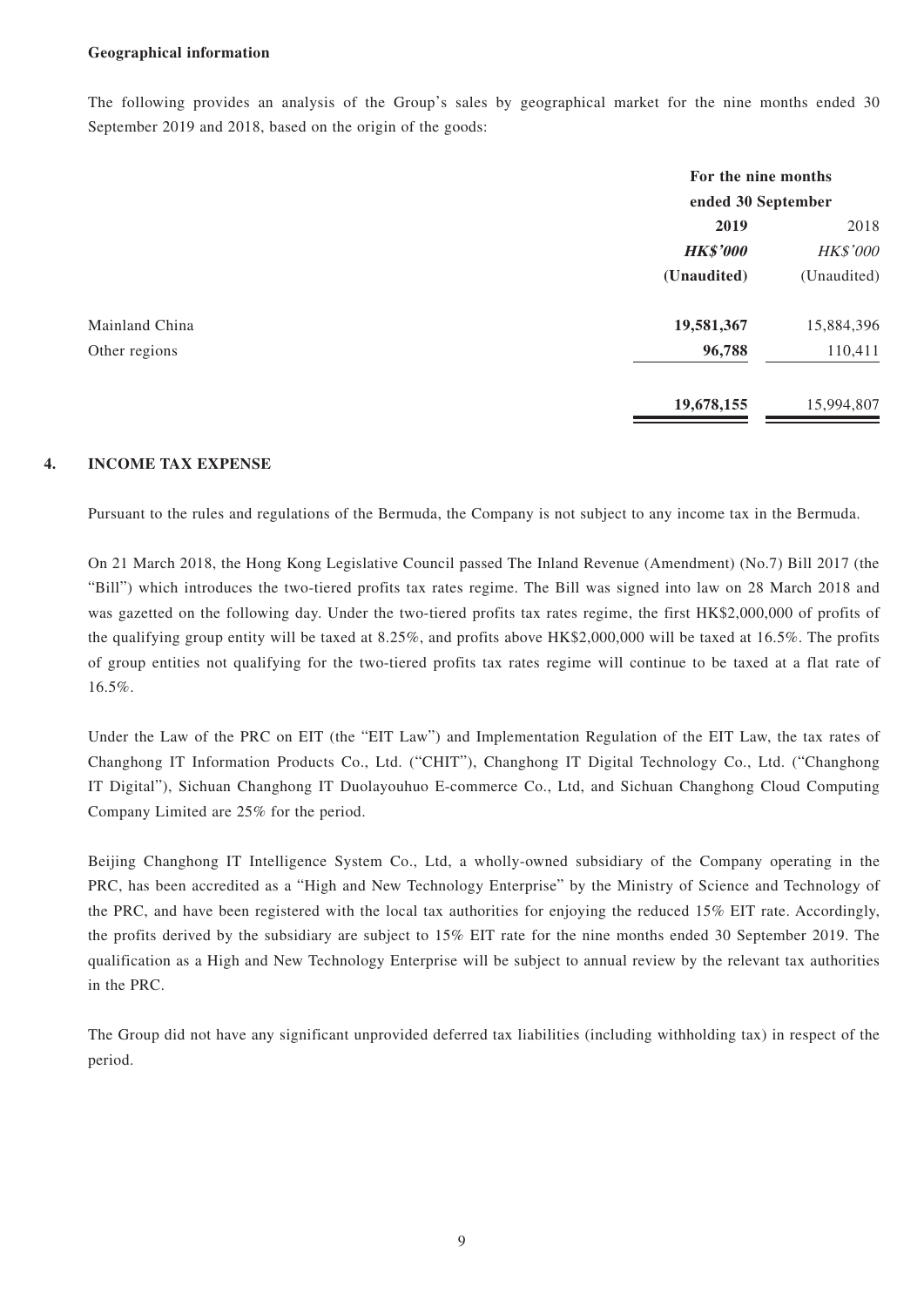### **5. EARNINGS PER SHARE**

The calculation of the basic and diluted earnings per share attributable to owners of the Company is based on the following data:

|                                            | For the three months<br>ended 30 September |             | For the nine months<br>ended 30 September |             |
|--------------------------------------------|--------------------------------------------|-------------|-------------------------------------------|-------------|
|                                            |                                            |             |                                           |             |
|                                            | 2019                                       | 2018        | 2019                                      | 2018        |
|                                            | <b>HK\$'000</b>                            | HK\$'000    | <b>HK\$'000</b>                           | HK\$'000    |
|                                            | (Unaudited)                                | (Unaudited) | (Unaudited)                               | (Unaudited) |
| <b>Earnings</b>                            |                                            |             |                                           |             |
| Profit for the period attributable to      |                                            |             |                                           |             |
| owners of the Company                      | 68,203                                     | 77,343      | 231,258                                   | 213,491     |
|                                            | 2019                                       | 2018        | 2019                                      | 2018        |
|                                            | 2000                                       | '000        | $\boldsymbol{\delta}$                     | '000        |
| <b>Number of Share</b>                     |                                            |             |                                           |             |
| Weighted average number of ordinary shares |                                            |             |                                           |             |
| and convertible preference shares for the  |                                            |             |                                           |             |
| purpose of basic and diluted earnings per  |                                            |             |                                           |             |
| share                                      | 2,570,520                                  | 2,570,520   | 2,570,520                                 | 2,570,520   |

As there were no potentially dilutive shares during the three months and the nine months ended 30 September 2019 and 2018, the diluted earnings per share was same as basic earnings per share.

### **6. RESERVES**

During the period under review, there was no movement to and from any reserves.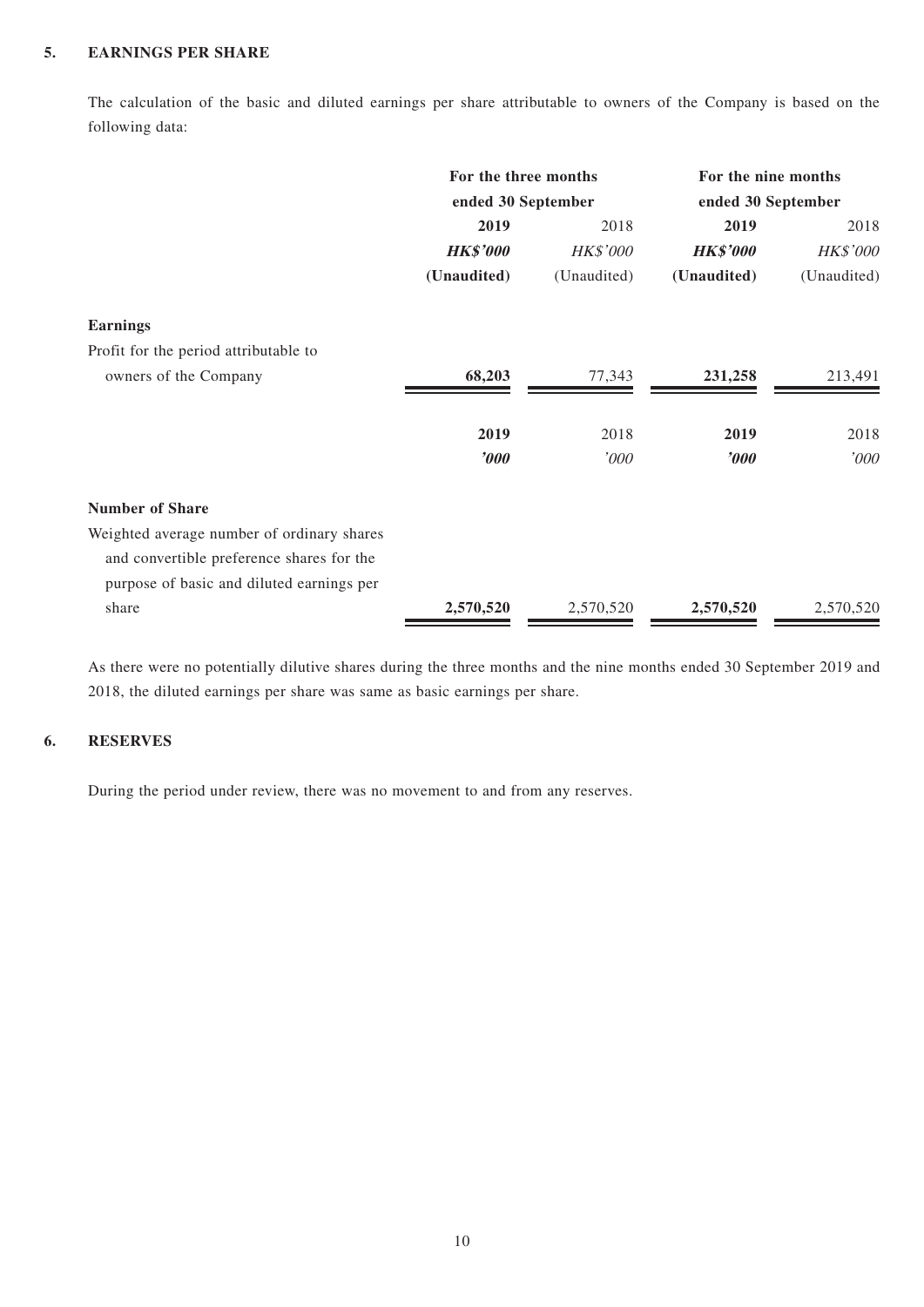## **DIVIDEND**

The Directors do not recommend the payment of any dividend for the nine months ended 30 September 2019 (2018: Nil).

The payment of a final dividend of HK\$0.03 per ordinary share and preference share for the year ended 31 December 2018, totalling approximately HK\$77.1 million, had been resolved at the annual general meeting of the Company held on 17 May 2019. The date of payment was on 12 June 2019.

## **BUSINESS REVIEW**

In 2019, under the backdrop of the global economic downturn, obvious domestic structural contradictions and escalating China-US trade frictions, the downward momentum of the economy has been strengthened. Nevertheless, the overall key indicators remained stable, and the economy running within its reasonable range. In the first three quarters of the year, under its business policy of "Professional Exploration and Growth of Value", the Group actively developed and explored several areas such as 5G, big data digging, cloud computing, artificial intelligence, and the internet of things. Upon completion of the setting up of a VIE (variable interest entity) structure, Jiahua Duola, a B2B new distribution e-commerce platform, has been officially launched in September 2019, and dedicated to establish a new ecosystem for channel.

In the first three quarters of 2019, the Group recorded a revenue of approximately HK\$19,678.16 million, representing an increase of 23.03% as compared with that in the corresponding period of last financial year. Overall gross profit margin stood at 3.53% in the first three quarters of the year, which represented a decline of approximately 0.31% from that in the corresponding period of last financial year, mainly due to the greater sales contribution from product lines with lower gross profit margin. Profit attributable to shareholders was approximately HK\$231.26 million in the first three quarters of 2019, representing an increase of 8.32% as compared with that in the corresponding period of last financial year. Basic earnings per share amounted to HK9.00 cents, representing an increase of HK0.69 cents as compared with HK8.31 cents in the corresponding period of last financial year.

The Group carried on strengthening its information technology development as well as transforming and optimising the business process so as to improve its operational and management efficiency. In addition, the Group adhered to strict credit management and accounts receivable management. Over the first three quarters of the year, the Group recorded a slight slowdown in both payment collection and turnover of accounts receivable compared with the corresponding period of last financial year, as a result of the expansion of the e-commerce sales business and the growth of IT corporate products sales with long accounts receivable periods. In the first three quarters of the year, the Group conducted strict cost control. The distribution and sales expenses were basically the same as those of the corresponding period of last year; the administrative expenses increased as compared with the corresponding period of last year due to the increase in labor costs and relevant professional advisors fees newly incurred from the application of transfer of listing; the research and development expenses decreased due to less research and development projects; and the finance costs increased as compared with the corresponding period of last year due to larger financing scale.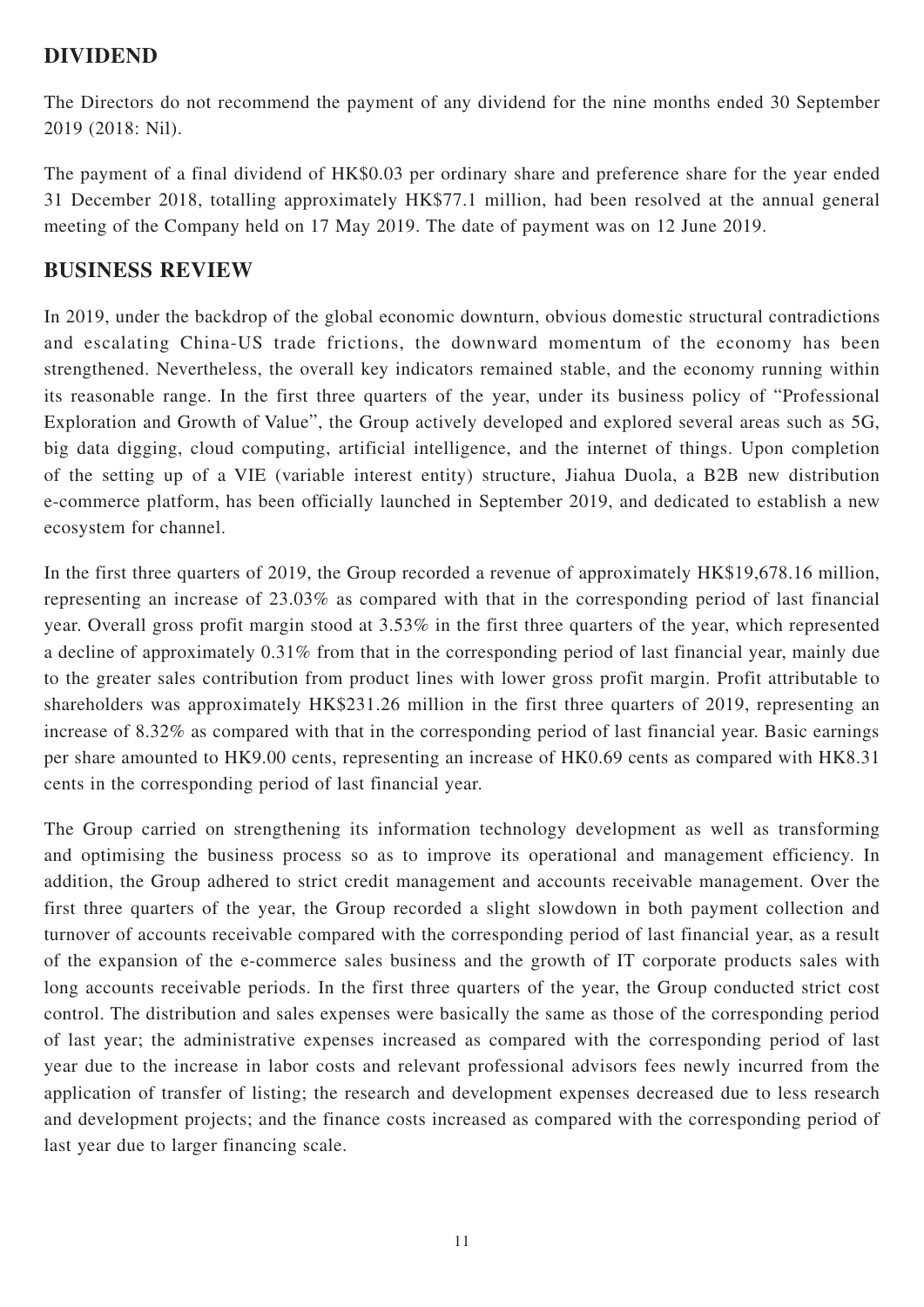Below sets out an analysis of turnover and profit of the three operating segments of the Company for the nine months ended 30 September 2019 (the fluctuation of exchange rate of Renminbi might affect the amount/percentage of the segment):

**IT consumer products distribution business:** PC distribution business maintained stable sales scale and turnover efficiency with better income achieved. It also strongly boosted the expansion of consumer intelligent terminal products with remarkable sales growth recorded. Such business segment recorded turnover of HK\$8,918.10 million, increasing by 6.40% as compared with the corresponding period of last year, and its profit achieved a year-on-year growth of 10.49% to HK\$198.58 million.

**IT corporate products distribution business:** Such business segment has actively introduced and promoted new domestic and foreign product lines, strengthened cooperation with manufacturers in solutions, software and value-added services, and continuously improved service capabilities in respect of big data digging, cloud services, industry solutions, etc.. As a result, its turnover increased by 15.20% as compared with the corresponding period of previous year to HK\$5,797.00 million, and its profit increased by 8.93% to HK\$244.94 million.

**Other business:** Due to a major increase in smartphone sales, revenue from this business segment surged by 92.30% to HK\$4,963.06 million as compared with the corresponding period of last year, while profit of the segment grew by 169.09% to HK\$27.08 million.

Mr. Li Jin has tendered his resignation as executive Director with effect from 15 January 2019 in order to devote more time to his other business commitment. Mr. Li Jin also ceased to be the alternate director of Mr. Zhao Yong, the chairman of the Board and an executive Director, with effect from 15 January 2019. For further details, please refer to the announcement of the Company dated 15 January 2019.

With effect from the conclusion of the annual general meeting of the Company held on 17 May 2019, each of Mr. Robert Ip Chun Chung and Mr. Sun Dongfeng has retired as an independent non-executive Director and ceased to be a member of each of the audit committee of the Company (the "Audit Committee"), the nomination committee of the Company (the "Nomination Committee") and the remuneration committee of the Company (the "Remuneration Committee") and Mr. Cheng Yuk Kin has retired as independent non-executive Director and ceased to be a member of the Audit Committee. With effect from 17 May 2019, Mr. Gao Xudong has been appointed as an independent non-executive Director and a member of each of the Audit Committee and Nomination Committee, and Mr. Meng Qingbin has been appointed as an independent non-executive Director and a member of each of the Audit Committee and Remuneration Committee. For further details, please refer to the announcement of the Company dated 17 May 2019.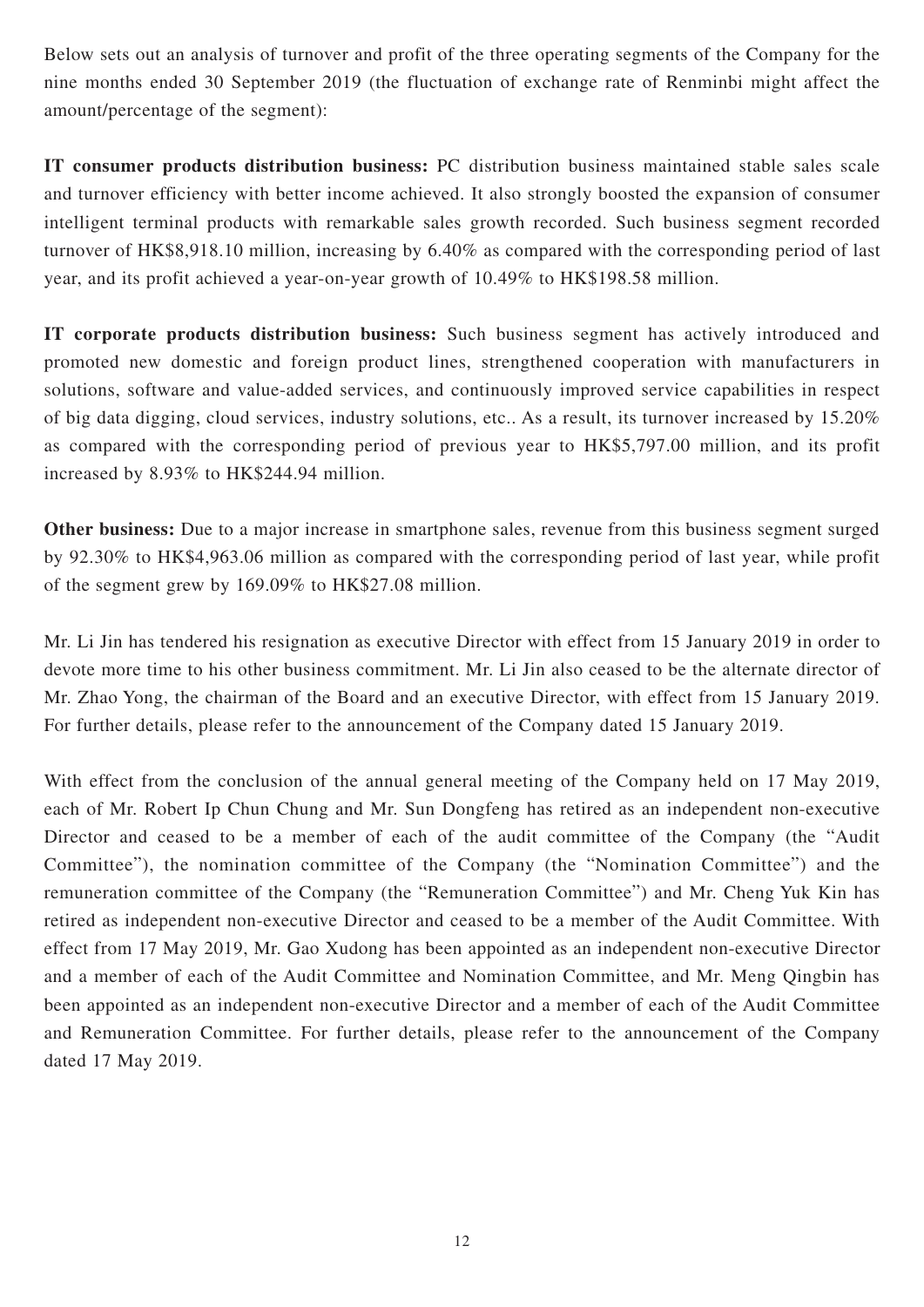To expand the Group's e-commerce business, on 12 April 2019, Sichuan Changhong Jiahua Digital Technology Co., Ltd.\*(四川長虹佳華數字技術有限公司, the "WFOE"), Sichuan Changhong Cloud Computing Company Limited\*(四川長虹雲計算有限公司, the "OPCO"), and Sichuan Changhong Electronics Holding Group Co., Ltd.( 四川長虹電子控股集團有限公司)entered into the VIE Agreements. Through the VIE Agreements, the WFOE will have effective control over the finance and operation of the OPCO and will enjoy the entire economic interests and benefits generated by the OPCO. The Group intends for the OPCO to establish a new business-to-business e-commerce platform, which will connect third-party merchants with each other. The VIE Agreements had been approved by the shareholders at the special general meeting of the Company held on 17 May 2019. For further details, please refer to the announcements of the Company dated 12 April 2019 and 17 May 2019, and the circular of the Company dated 30 April 2019.

To enhance the trading liquidity of the shares of the Company and to promote the Company's corporate image to public investors, the Company made an application to the Stock Exchange on 27 September 2019 for the transfer of listing in respect of the Company from the GEM to the Main Board of the Stock Exchange. For further details, please refer to the announcements of the Company dated 27 September 2019. Further updates will be provided by the Company from time to time as and when appropriate.

## **OUTLOOK**

Looking forward, external environment remains complicated and volatile. However, since positive factors that contribute to Chinese economy's smooth and stable running are increasing with the resumption of Sino-US trade negotiations and the introduction and effect of policies that seek stabilities in six major areas, it is expected that Chinese economy will stabilize in the fourth quarter. The Group will continue to promote strategic upgrades for developing into an ICT comprehensive service provider, adhere to the operation strategy of "All Channels, Specialization, New Distribution, and Good Partners" and the operational policy of "Professional Exploration and Growth of Value". Meanwhile, the Group will follow cutting-edge ICT technology to proactively expand its product portfolios at home and abroad, vigorously promote innovation and accumulation of technological, industrial and professional solutions, continuously improve the professional service capabilities, help its clients undergo digital transformation and make greater contributions to shareholders.

## **COMPLIANCE WITH THE CORPORATE GOVERNANCE CODE**

To the best knowledge of the Board, the Company had complied with the Corporate Governance Code as set out in Appendix 15 of the GEM Listing Rules throughout the nine months ended 30 September 2019.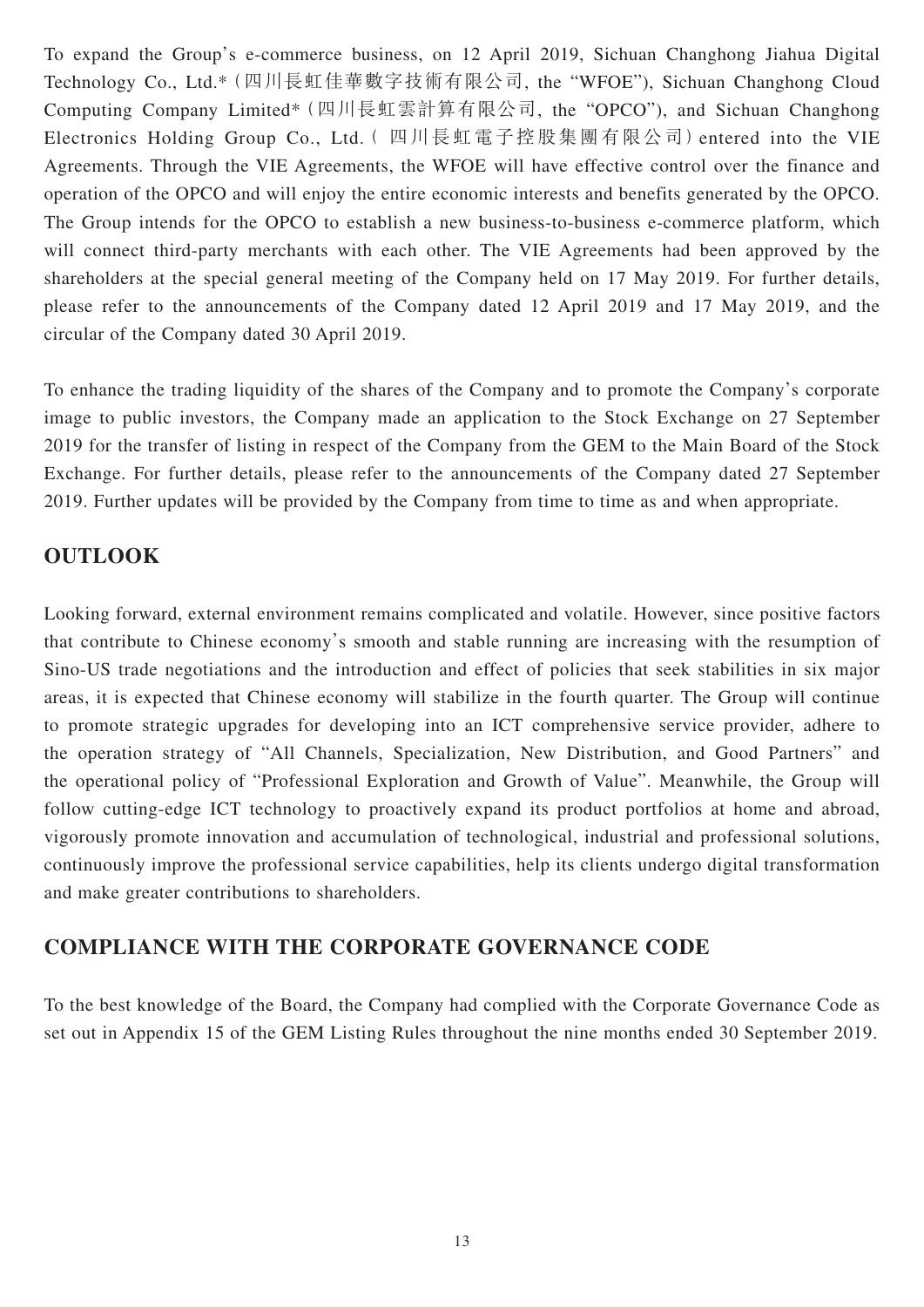# **AUDIT COMMITTEE**

Pursuant to Rule 5.28 of the GEM Listing Rules, the Company has established the Audit Committee with written terms of reference aligned with the provision of the code provisions set out in Appendix 15 of the GEM Listing Rules.

The primary responsibilities of the audit committee of the Company (the "Audit Committee") are to review and supervise the financial reporting process and internal control system of the Group. The members of the Audit Committee are Mr. Jonathan Chan Ming Sun (chairman of the committee), Mr. Gao Xudong and Mr. Meng Qingbin.

The financial information in this announcement has not been reviewed or audited by the external auditor of the Company but the Audit Committee has reviewed the Group's results for the nine months ended 30 September 2019.

## **REMUNERATION COMMITTEE**

The primary responsibilities of the remuneration committee of the Company (the "Remuneration Committee") are to review and make recommendation for the remuneration policy of the directors and senior management. The members of the Remuneration Committee are Mr. Jonathan Chan Ming Sun (chairman of the committee), Mr. Zhu Jianqiu and Mr. Meng Qingbin.

## **NOMINATION COMMITTEE**

The primary responsibilities of the nomination committee of the Company (the "Nomination Committee") are to formulate nomination policy and make recommendation to the Board on nomination and appointment of directors and board succession. The members of the Nomination Committee are Mr. Zhao Yong (chairman of the committee), Mr. Jonathan Chan Ming Sun, and Mr. Gao Xudong.

# **PURCHASE, SALE AND REDEMPTION OF THE COMPANY'S LISTED SECURITIES**

During the nine months ended 30 September 2019, neither the Company nor any of its subsidiaries had purchased, sold or redeemed any of the Company's listed securities.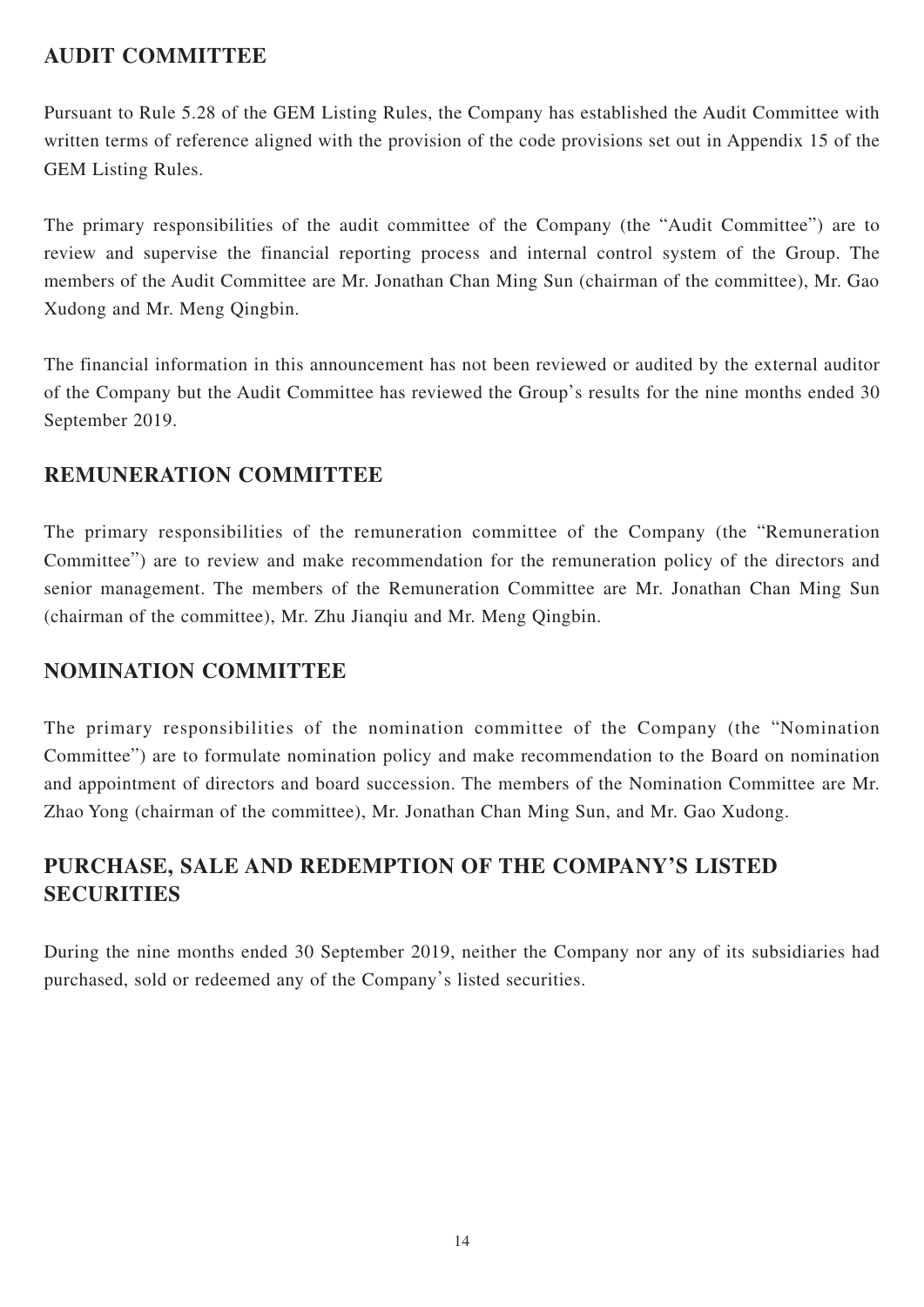# **INTERESTS AND SHORT POSITIONS OF THE DIRECTORS AND CHIEF EXECUTIVE IN THE COMPANY**

As at 30 September 2019, the interests or short positions of the Directors and chief executive of the Company in the shares, underlying shares or debentures of the Company and its associated corporations (within the meaning of Part XV of the Securities and Futures Ordinance (Chapter 571 of the laws of Hong Kong) (the "SFO")) which are required (a) to be notified to the Company and the Stock Exchange pursuant to Divisions 7 and 8 of Part XV of the SFO (including interests or short positions which they are taken or deemed to have under such provisions of the SFO); or (b) pursuant to Section 352 of the SFO, to be entered in the register referred to therein; or (c) have to be notified to the Company and the Stock Exchange pursuant to the required standards of dealing by directors as referred to in Rule 5.46 of the GEM Listing Rules were as follows:

### **Interests in Shares**

|                                         |                                         | Name of<br>ordinary<br>shares | Approximate<br>percentage of |  |
|-----------------------------------------|-----------------------------------------|-------------------------------|------------------------------|--|
| <b>Number of Director</b>               | Capacity                                | interested<br>(Note 1)        | interest                     |  |
| Mr. Zhu Jianqiu ("Mr. Zhu")<br>(Note 2) | Interest in a controlled<br>corporation | $82,415,762$ (L)              | 5.67%                        |  |

Note:

- 1. (L) represents long position.
- 2. Mr. Zhu is the sole shareholder of Typical Faith Limited, which in turn held the 82,415,762 shares of the Company (the "Shares").

Save as disclosed in this paragraph, as at 30 September 2019, none of the Directors or chief executive of the Company had interests in any shares, underlying shares or debentures of the Company or any of its associated corporations (within the meaning of Part XV of the SFO) which are required (a) to be notified to the Company and the Stock Exchange pursuant to Divisions 7 and 8 of Part XV of the SFO (including interests or short positions which they are taken or deemed to have under such provisions of the SFO); or (b) pursuant to section 352 of the SFO, to be entered in the register referred to therein; or (c) have to be notified to the Company and the Stock Exchange pursuant to the required standards of dealing by directors as referred to in Rule 5.46 of the GEM Listing Rules.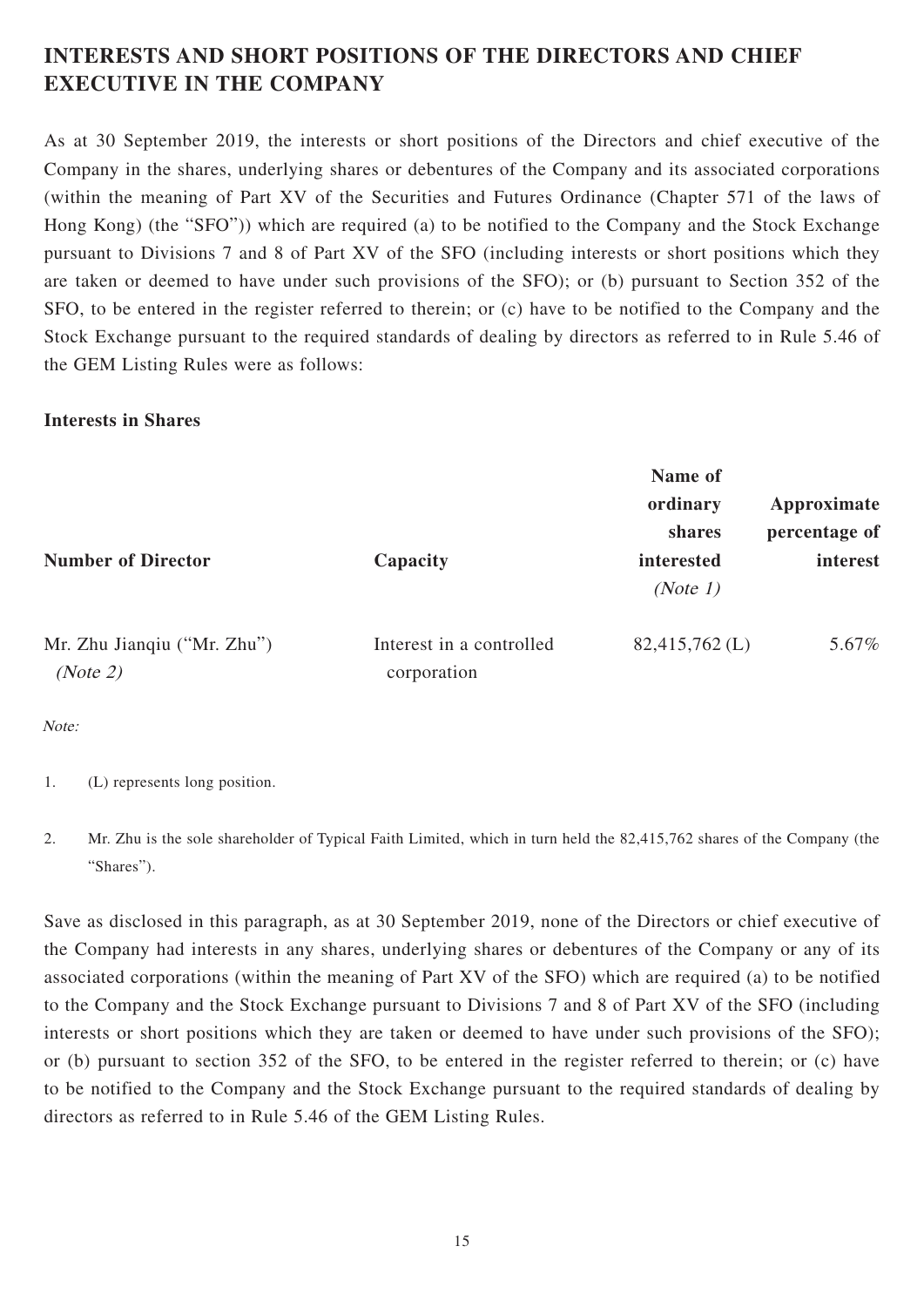## **DIRECTORS' RIGHTS TO ACQUIRE SHARES OR DEBENTURES**

At no time during the nine months ended 30 September 2019 were rights to acquire benefits by means of the acquisition of shares in or debentures of the Company granted to any Director or their respective spouse or minor children, or were any such rights exercised by them; or was the Company, its holding company, or any of its subsidiaries a party to any arrangement to enable the Directors to acquire such rights in any other body corporate. As at the date of this announcement, the Company has not granted any share options to the Directors.

# **INTERESTS AND SHORT POSITIONS OF THE SUBSTANTIAL SHAREHOLDERS IN THE COMPANY**

So far as was known to the Directors, as at 30 September 2019, the persons or companies (not being a Director or chief executive of the Company) whose interests or short positions in the Shares or underlying shares or debentures of the Company which would fall to be disclosed or were notified to the Company and the Stock Exchange pursuant to the positions under Divisions 2 and 3 of Part XV of the SFO as recorded in the register required to be kept under section 336 of the SFO or who were directly or indirectly deemed to be interested in 5% or more of the nominal value of any class of share capital carrying rights to vote in all circumstances at general meetings of any member of the Group were as follows:

## **Long positions in shares**

| Name of substantial shareholder                                  | Capacity                                   | <b>Class of</b><br>shares | Number of<br>shares<br>interested<br>(Note 1) | Approximate<br>percentage of<br>interest in<br>relevant class<br>of shares<br>(Note 2) |
|------------------------------------------------------------------|--------------------------------------------|---------------------------|-----------------------------------------------|----------------------------------------------------------------------------------------|
| Sichuan Changhong Electric Co., Ltd<br>("Sichuan Changhong")     | Interests of controlled<br>corporation and | Ordinary                  | $1,008,368,000$ (L)<br>(Note 3)               | 69.32%                                                                                 |
|                                                                  | beneficial owner                           | Preference                | $1,115,868,000$ (L)<br>(Note 4)               | 100.00%                                                                                |
| Changhong (Hong Kong) Trading<br>Limited ("Changhong Hong Kong") | Interests of controlled<br>corporation and | Ordinary                  | 913,000,000 (L)<br>(Note 5)                   | 62.76%                                                                                 |
|                                                                  | beneficial owner                           | Preference                | $1,115,868,000$ (L)<br>(Note 4)               | 100.00%                                                                                |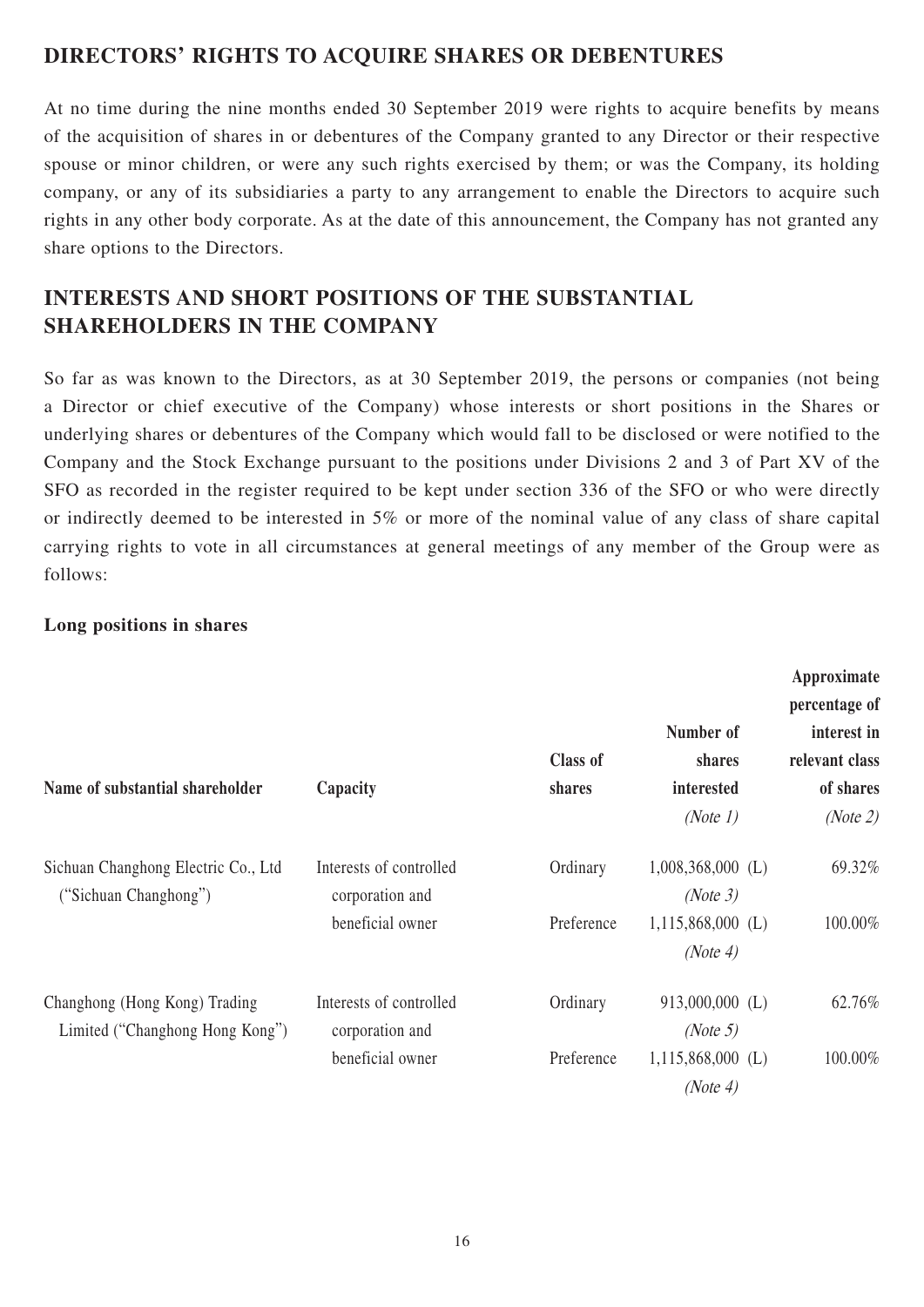| Name of substantial shareholder                                                                      | Capacity                               | <b>Class of</b><br>shares | Number of<br>shares<br>interested<br>(Note 1) | Approximate<br>percentage of<br>interest in<br>relevant class<br>of shares<br>(Note 2) |
|------------------------------------------------------------------------------------------------------|----------------------------------------|---------------------------|-----------------------------------------------|----------------------------------------------------------------------------------------|
| Fit Generation Holding Limited<br>("Fit Generation")                                                 | Beneficial owner                       | Ordinary<br>Preference    | 897,000,000 (L)<br>$1,115,868,000$ (L)        | 61.66%<br>100.00%                                                                      |
| Sichuan Chuantou Assets Management<br>Co., Ltd ("Chuantou Assets<br>Management") (Note 6)            | Beneficial owner                       | Ordinary                  | 83,009,340 (L)                                | 5.70%                                                                                  |
| <b>Sichuan Provisional Investment</b><br>Group Company Limited<br>("Sichuan Investment") (Note $6$ ) | Interests of controlled<br>corporation | Ordinary                  | 83,009,340 (L)                                | 5.70%                                                                                  |
| Typical Faith Limited (Note 7)                                                                       | Beneficial owner                       | Ordinary                  | 82,415,762 (L)                                | 5.67%                                                                                  |

- Notes:
- 1. (L) represents long position.
- 2. The percentages are calculated based on the total number of Shares and preference shares of the Company in issue as at 30 September 2019, which were 1,454,652,000 and 1,115,868,000, respectively.
- 3. Among the 1,008,368,000 Shares held by Sichuan Changhong, 95,368,000 Shares were held directly, 16,000,000 Shares were held through its wholly-owned subsidiary, Changhong Hong Kong and 897,000,000 Shares were held through Fit Generation, which is wholly-owned by Changhong Hong Kong. Sichuan Changhong is therefore deemed to be interested in the Shares held by Changhong Hong Kong and Fit Generation for the purpose of the SFO.
- 4. 1,115,868,000 preference shares were held by Fit Generation, which is wholly-owned by Changhong Hong Kong. Each of Sichuan Changhong and Changhong Hong Kong is therefore deemed to be interested in the preference shares of the Company held by Fit Generation for the purpose of the SFO.
- 5. Among the 913,000,000 Shares held by Changhong Hong Kong, 16,000,000 Shares were held directly and 897,000,000 Shares were held through Fit Generation. As Fit Generation is wholly-owned by Changhong Hong Kong, Changhong Hong Kong is deemed to be interested in the Shares held by Fit Generation for the purpose of the SFO.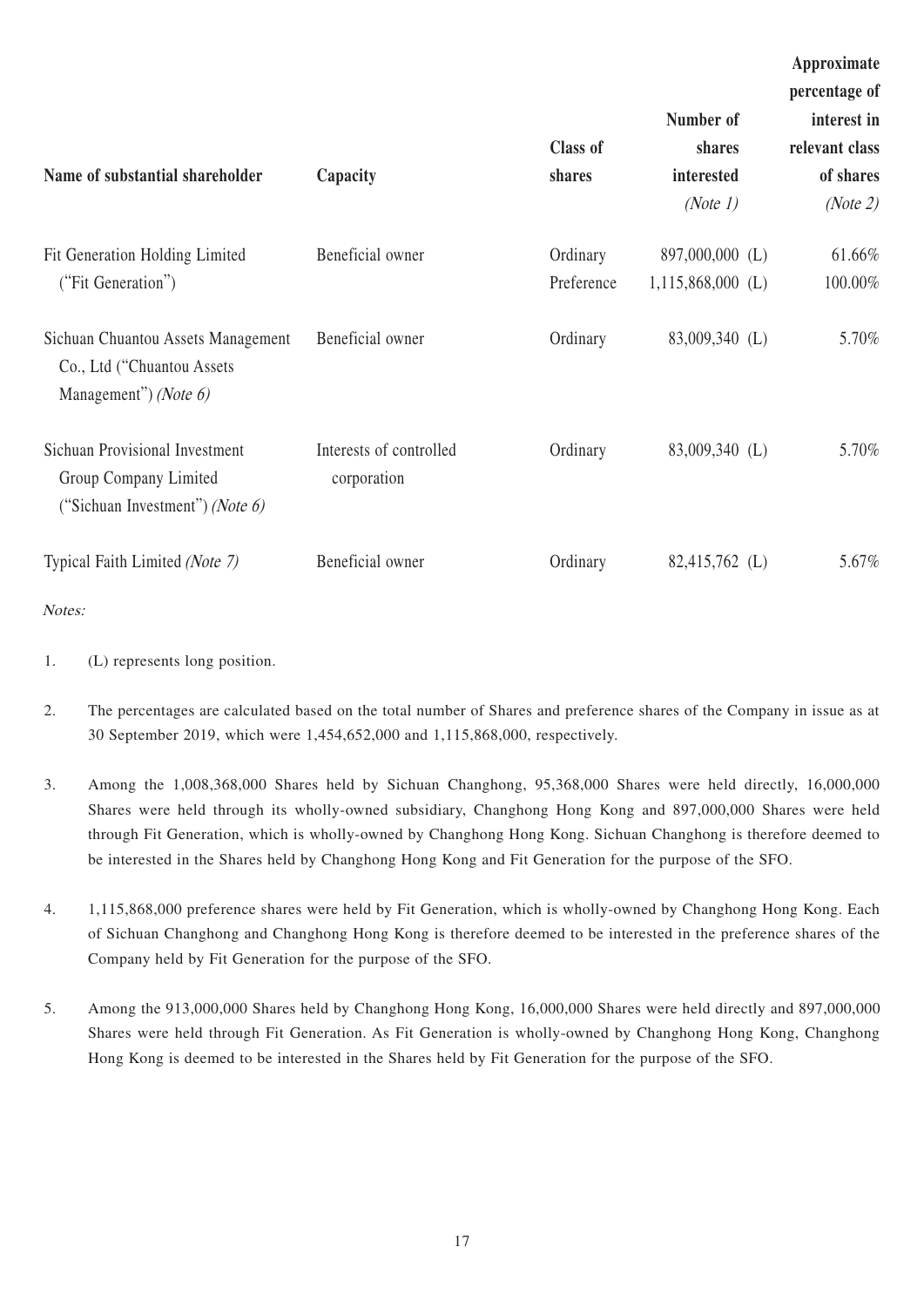- 6. Chuantou Assets Management is wholly-owned by Sichuan Investment, which is deemed to be interested in the Shares held by Chuantou Assets Management for the purpose of the SFO.
- 7. Typical Faith Limited is wholly-owned by Mr. Zhu.

Save as disclosed above, as at 30 September 2019, the Directors were not aware of any other person who had an interest or short position in the Shares or underlying shares of the Company which would fall to be disclosed under Divisions 2 and 3 of Part XV of the SFO, or who was interested in 5% or more of the nominal value of any class of share capital, or options in respect of such capital, carrying rights to vote in all circumstances at general meetings of the Company.

# **DIRECTOR'S AND CONTROLLING SHAREHOLDER'S INTEREST IN COMPETING BUSINESS**

Sichuan Changhong is a substantial shareholder of the Company established in the PRC of which shares are listed on the Shanghai Stock Exchange (Stock Code: 600839). Sichuan Changhong is principally engaged in the wholesale business of consumer home electronics items under the name of "Changhong".

Save as disclosed in this section, none of the Directors or the controlling shareholders of the Company or any of their respective close associates (as defined in the GEM Listing Rules) had any business or interest in a business which competes or may compete with the business of the Group and any other conflicts of interest which any person has or may have with the Group during the nine months ended 30 September 2019.

## **INTEREST OF THE COMPLIANCE ADVISER**

In accordance with Rule 6A.20 of the GEM Listing Rules, the Company has appointed Lego Corporate Finance Limited ("Lego Corporate Finance") as the compliance adviser. Lego Corporate Finance, has declared its independence pursuant to Rule 6A.07 of the GEM Listing Rules. Neither Lego Corporate Finance nor any of its directors, employees or close associates (as defined under the GEM Listing Rules) had any interests in relation to the Company or in the share capital of any member of the Group which is required to be notified to the Group pursuant to Rule 6A.32 of the GEM Listing Rules as at the date of this announcement, except for the compliance adviser agreement entered into between the Company and Lego Corporate Finance.